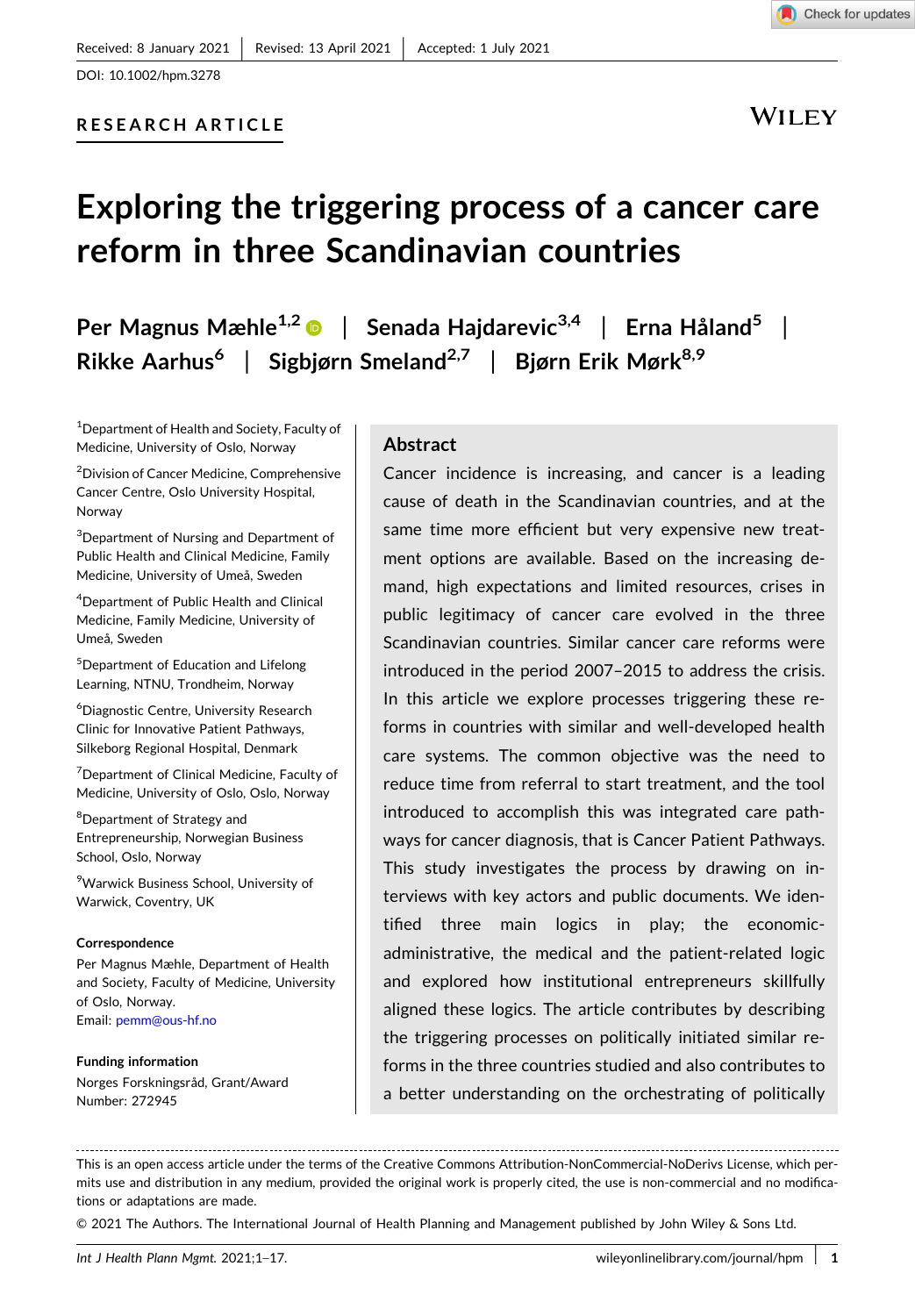**2**

initiated health care reforms with the intention to change medical practice in hospitals.

**KEYWORDS**

cancer care, health care reform, institutional logics, integrated care pathways, qualitative study, Scandinavia

## **1** <sup>|</sup> **INTRODUCTION**

Cancer is among the leading causes of death in the Scandinavian countries that witness an increasing number of patients diagnosed with cancer. Modern cancer diagnostics are more and more complex and treatment is multimodal, that is a combination of surgery, radiotherapy and/or medical therapy. This requires coordination within and between hospitals because in a progressive and potentially deadly disease unnecessary delays are a psychological burden and may worsen the prognosis for the patients. The field of cancer comprises vibrant issues that include a strong and highly professionalised medical community, complex patient trajectories between hospitals and across organisational structures within hospitals, increased expenses and expectations due to new technologies and drugs and a strong patient's voice. The increase in number of patients, treatment opportunities and insufficient coordination all lead to unacceptable waiting times that led to elevated political attention and a need for action to solve the crisis. In Denmark these processes developed through the first decade of this century and in Norway and Sweden emergence can be set to the beginning of the second decade with political decisions mad respectively in 2007, 2014 and 2015.

Politically imposed changes in health care involve highly complex processes for changing behaviour at the clinician level in hospitals.<sup>1,2</sup> This makes this domain particularly interesting to study. Some of the measures launched to address these challenges are expressions of international trends. One example is 'integrated care pathways'.<sup>3,4</sup> The concept of integrated care pathways (ICP) developed in the US during the 1980s and 1990s and subsequently evolved in several European countries and in a variety of diagnoses and patient groups.<sup>[5](#page-14-0)-9</sup> ICPs vary in their content, which can include introducing specific roles responsible for patient coordination, developing local standardised processes, establishing recommended monitoring indicators, and designing arenas of cross‐ disciplinarity in diagnostic work and treatment plans. Moreover, they can be motivated by different factors, ranging from economic considerations to medical and care quality and patient satisfaction. Often an ICP is launched as a panacea solution to several problems and today there is not one dominant way of implementing an ICP.

In addition to their diverse content, ICP processes can be distinguished as either top-down or bottom-up in their development and implementation. Several scholars have investigated this dichotomy.<sup>10-12</sup> Top-down processes are often connected to the implementation of general guidelines from evidence‐based medicine, growth in expenditures, the need for increased risk control, or to reduce variation or transaction costs. The bottom‐up approach is more often motivated by increased interdependence in decision making, patient logistics, and medical development with the aim of improving medical outcome or as a part of a local quality improvement process. Some scholars interpret ICPs, explicitly<sup>[10](#page-14-0)</sup> or implicitly,<sup>[3](#page-14-0)</sup> as a phenomenon that bridges bottom-up and top-down motives, while others argue that these are basically two different types of processes, which should be distinguished from each other.

Through the period from 2007 to 2015, the governments in the three Scandinavian countries Denmark, Norway and Sweden all introduced similar reforms called cancer patient pathways (CPP), triggered by intolerable waiting times for cancer patients. These pathways reflect the implementation of ICPs in cancer care. In each country CPPs were expressed through documented main patient trajectories for all major cancer diagnoses. CPPs set national standards for the time from referral to the start of treatment for each cancer type, in addition to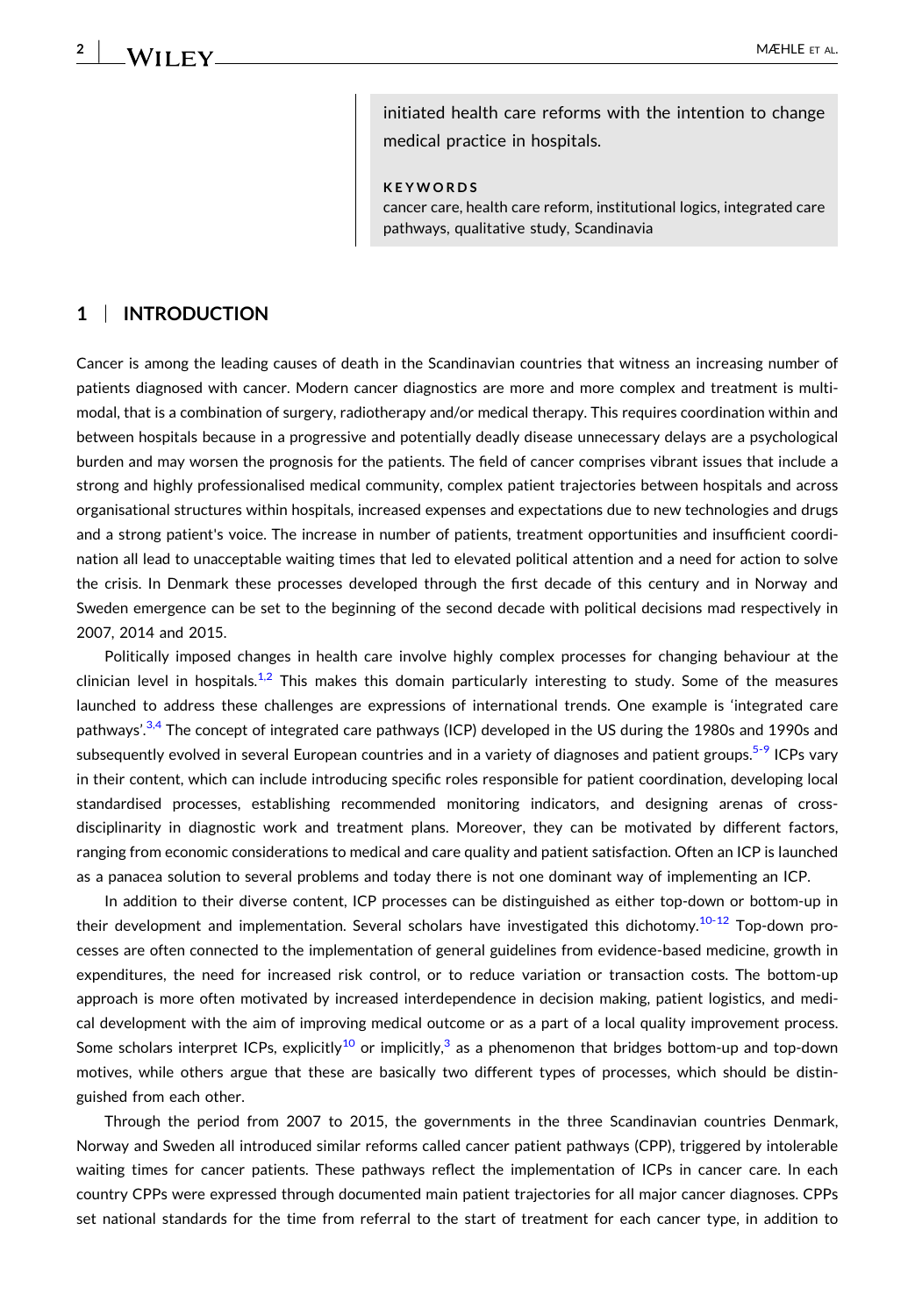establishing mandatory structures and positions for care coordination and multidisciplinary team meetings. Examples of normative time frames from received referral to start first treatment are shown in Table 1 below and the phases of breast cancer CPP are shown in Figure [1.](#page-3-0)

When examined together, the similar reforms in these three Scandinavian countries with analogous health care systems provide a unique opportunity to elaborate on the mechanisms behind the emergence of politically initiated reforms in this kind of health care system. Previous research has described the cancer care reforms in Denmark and Sweden, respectively.<sup>[13](#page-14-0)-15</sup> This paper will contribute by addressing the following research question: How did the need for these reforms emerge as necessary and what created the opportunity for political action?

## **2** <sup>|</sup> **ANALYTICAL FRAMEWORK**

To answer the research question and explore the process behind the triggering of these reforms we looked to concepts and insights from organisation studies. Research linked to institutionalism is relevant for explaining the processes behind the Scandinavian CPP reforms. We will present an analytical framework to shed light on how the driving forces in these cases evolved, how changes were emulated in other national contexts, how the specific situation precipitating action was generated, and created room for crucial roles filled by the various actors.

First, research on institutional logic is relevant for understanding the basic underlying forces and motivational structures driving the reforms. Institutional logics are cultural beliefs and roles that determine how practices and structures are assessed.<sup>[16,17](#page-14-0)</sup> Allen<sup>10</sup> and Shaw et al.<sup>18</sup> consider institutional logics as a useful analytical tool to understand the processes connected to ICP and coordinated care. Allen<sup>[10](#page-14-0)</sup> identified two separate logics in play in ICP processes: the logic of quality improvement and the logic of evidence‐based medicine the first working bottom‐ up and the second top-down. Martin et al.<sup>19</sup> discuss ICP as an expression of combined influence from both professional logic and a managerial logic. Several publications on ICP implementation discuss the diverse perspectives on the phenomenon of institutional logics based on either managerial or professional logics.<sup>3,20-23</sup> ICP is presented as a kind of panacea that dissolves the potential tension between the logics or interests involved. Other contributions underline that whether interests or logics merge or not depends on the context and process of implementation.<sup>9,10,24,25</sup>

Second, the dynamics of the change process may be explained as the interplay between competing institutional logics. Competing logics have been cited as a source of institutional change in institutional theory.<sup>[26](#page-15-0)</sup> Several studies of change processes in health care have applied the concept of several competing institutional logics.<sup>[27](#page-15-0)-30</sup> They have described distinct logics including the professional logic, the logic of care, the political logic and the scientific logic. However, the coexistence of multiple institutional logics does not necessarily imply conflict. According to Besharov,<sup>[31](#page-15-0)</sup> whether the coexistence of several logics causes conflict or change or leads to stability depends upon

|                                | Denmark <sup>a</sup> | Norway <sup>b</sup> | Sweden <sup>c</sup> |
|--------------------------------|----------------------|---------------------|---------------------|
| Breast cancer, surgery         | 27                   | 27                  | 28                  |
| Prostate cancer, surgery       | 50                   | 66                  | 68                  |
| Lung cancer, medical treatment | 41                   | 35                  | 40                  |
| Head and neck cancer, surgery  | 28                   | 28                  | 30                  |

**TABLE 1** Cancer patient pathway target times (days)

a<sub>[2017\\_aarsrapport](https://www.cancer.dk/dyn/resources/File/file/1/7341/1527753287/2017_aarsrapport-forloebstider.pdf)-forloebstider.pdf (cancer.dk).</sub>

<sup>b</sup>[https://www.helsedirektoratet.no/produkter?tema](https://www.helsedirektoratet.no/produkter%3Ftema%3Dpakkeforlop)=pakkeforlop.

c [https://cancercentrum.se/globalassets/vara](http://cancercentrum.se/samverkan/vara%2Duppdrag/statistik/svf%2Dstatistik/vantetider%2Dredovisning/)‐uppdrag/kunskapsstyrning/varje‐dag‐raknas/vardforlopp/kva‐koder/ [sammanstallning](http://cancercentrum.se/samverkan/vara%2Duppdrag/statistik/svf%2Dstatistik/vantetider%2Dredovisning/)‐av‐angivna‐ledtider‐for‐svf.pdf.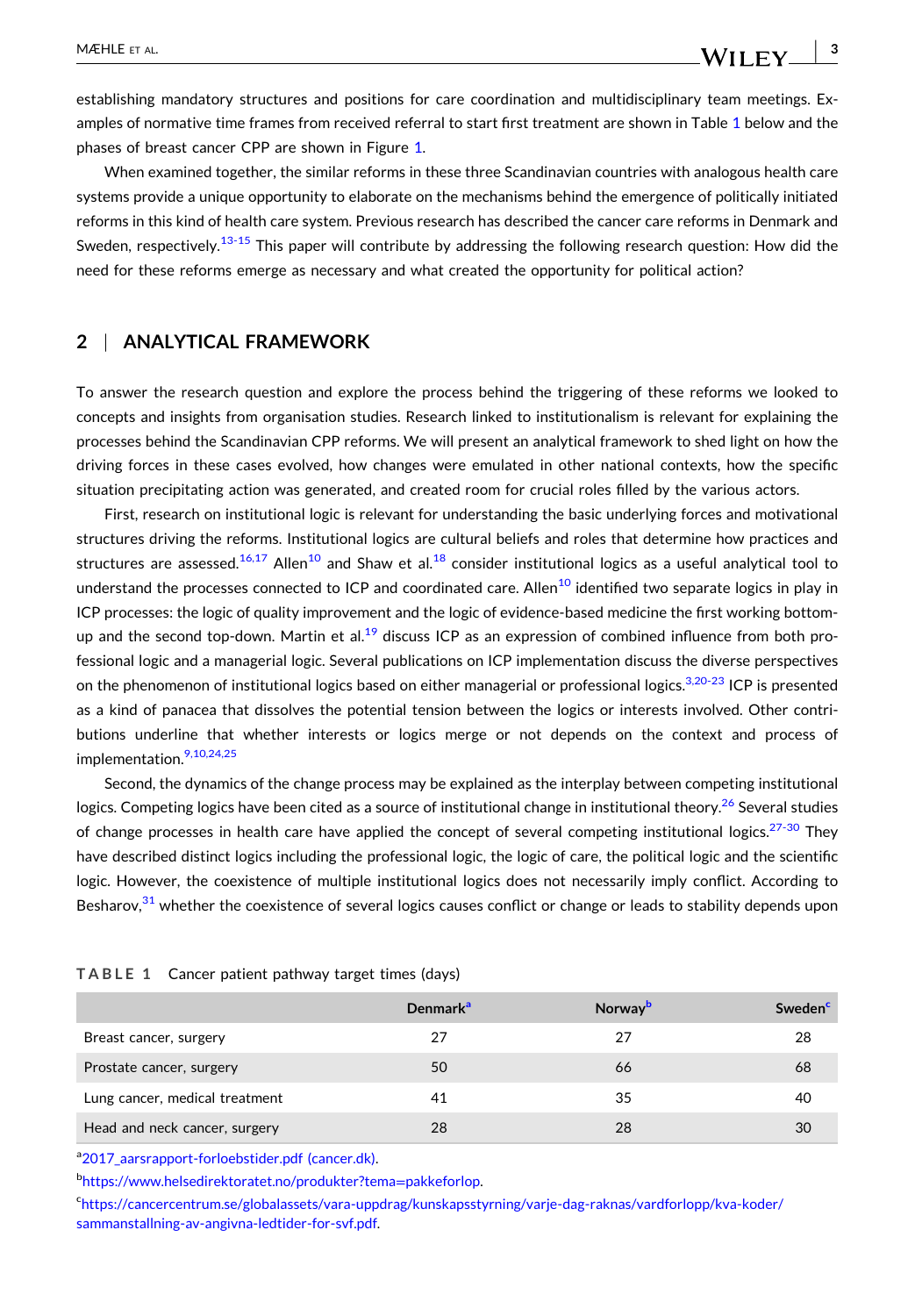<span id="page-3-0"></span>**4**

 $-WILEY$ 



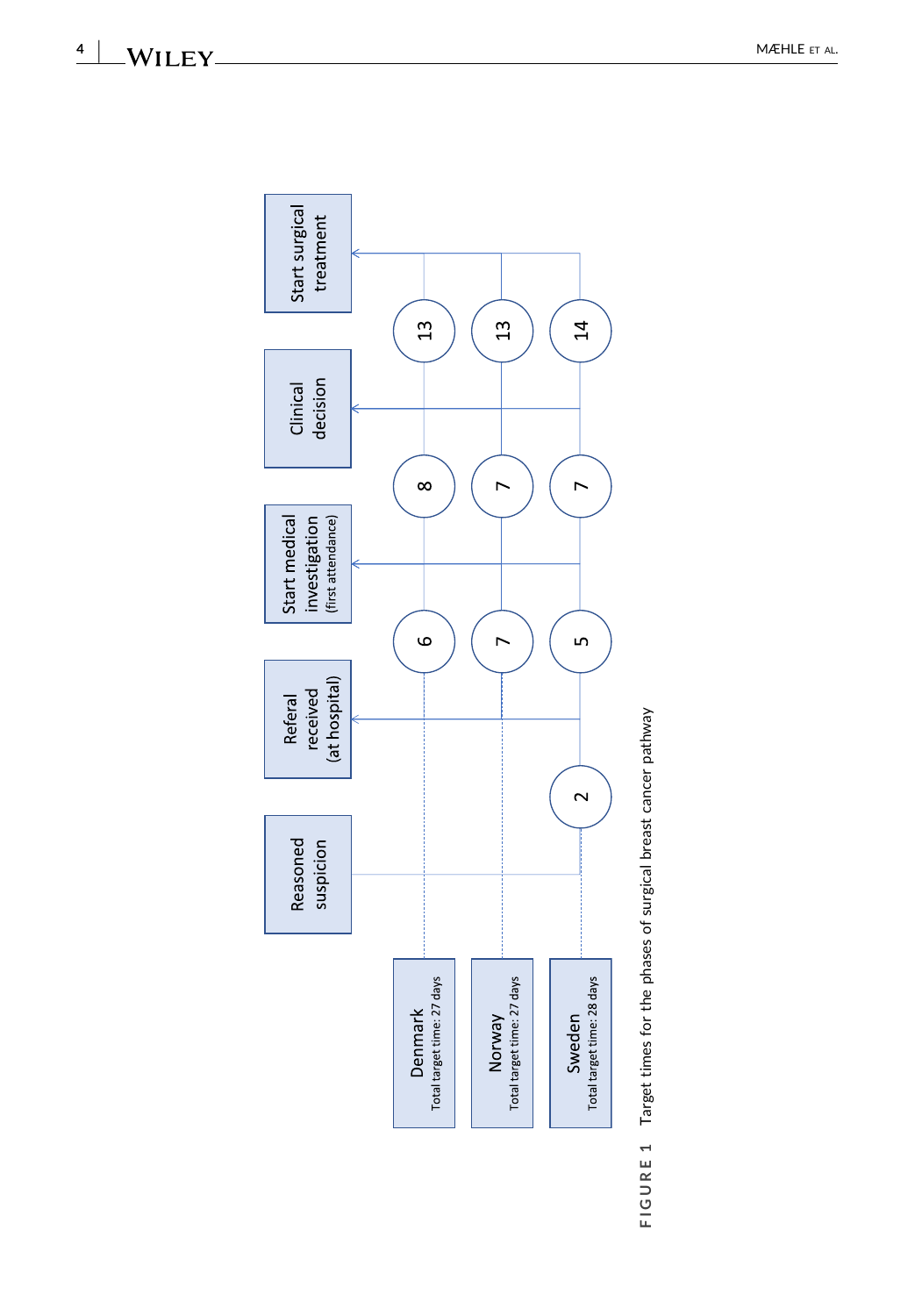the compatibility and centrality of two or more logics. Compatibility refers to multiple logics causing consistent organisational actions, while centrality implies that logics are connected to core features of an organisation. Thornton and Ocasio<sup>[16](#page-14-0)</sup> identify four mechanisms linking the coexistence of institutional logics to change: institutional entrepreneurs, structural overlap, event sequences, and competition. While Smets et al.<sup>32</sup> provide insight in to how bottom‐up based initiatives contribute to institutional change in a situation characterised by novel institutional complexity, urgency to act and serious consequences of not acting.

Third, this is a study of three cases with similar reforms introduced in three Scandinavian countries. The transfer of policy from one country to another is often interpreted as a process of mimicking mediated by the search for successful solutions to a problem.<sup>[33](#page-15-0)</sup> If a solution is a success in one country, it is adapted into a new and somewhat different context to act as a legitimate solution in the second country as well. According to Dobbin, [34](#page-15-0) this is a kind of ritualistic process governed by the urge to solve an existing problem. Boxenbaum and Battilana $^{35}$  $^{35}$  $^{35}$  show that this is not just a question of transfer but also of translation. In other words, the original organisational idea needs to be customised to the new local environment. Mur-Weeman et al.<sup>[36](#page-15-0)</sup> show how the concept of integrated care is implemented differently according to the characteristics of specific health care systems. Socio-cultural linkages, similarities in political institutions, ideological positions of central actors and neighbours are more likely to be copied without translation.<sup>[34,37](#page-15-0)</sup> As Obinger points out, in these cases, there is a risk of processes simply being emulated without any mutual learning taking place.

Fourth, explaining the process behind these reforms calls for a conceptual understanding of the triggering mechanisms at the political level. The literature is limited in this respect but Mahoney's<sup>[38](#page-15-0)</sup> work on path dependency analysis and breakpoints is relevant. A breakpoint is defined as the point where a course of action is determined in some way. Along the same lines, Goerz and Levy<sup>[39](#page-15-0)</sup> use the expression 'critical juncture', while Tuohy<sup>[40](#page-15-0)</sup> talks about creating a state of punctuated equilibrium. All of these terms refer to the point at which a window of opportunity is present and specific catalyst factors are active.<sup>[41](#page-15-0)</sup> Exworthy and Powell<sup>[42](#page-15-0)</sup> argue that opportunity must be present simultaneously at central and local levels. Hilgartner and Bosk,<sup>43</sup> underline that claim makers' success in dominating the public arena depends on their ability to frame social problems using both 'facts' and emotional rhetoric and on winning the battle between competing framings.

Fifth, reforms need institutional entrepreneurs as agents, exploiting the uncertainty created by the window of opportunity[.44](#page-15-0) Several authors within institutional organisational research have identified key players connected to several organisational logics who are in a position not only to build legitimacy for different interest groups but also to transfer and translate ideas across organisational borders.<sup>35,45-49</sup> They may do so by crisscrossing different institutional arenas.<sup>[43](#page-15-0)</sup> Within this understanding, entrepreneurs are building on processes and concepts that are already present.<sup>47,50</sup> Their scope of action is defined by the rise of a state of uncertainty.<sup>[44](#page-15-0)</sup> By creating a narrative to interpret this uncertainty and the resulting crises, they identify an opportunity to communicate and build support for a particular solution.<sup>[46](#page-15-0)</sup>

## **3** <sup>|</sup> **METHODS**

The scope of this empirical study is the politically initiated reform in cancer care enacted in three Scandinavian countries. We consider each country's reform process as a case. According to Ragin<sup>[51](#page-16-0)</sup> 'case-oriented researchers see cases as meaningful but complex configurations of events and structures'. The reform processes we examine comprise a complex set of events and actions on several institutional levels including the national political level, the level of health care actors, and the level of hospitals and general practitioners. Moreover, they took place in a composite structure of processes and organisations. Introducing a similar reform in three countries with health care systems characterised by public ownership, tax‐based funding and principally equal and free access gives a unique possibility to identify specific features of such reforms in this type of health policy context.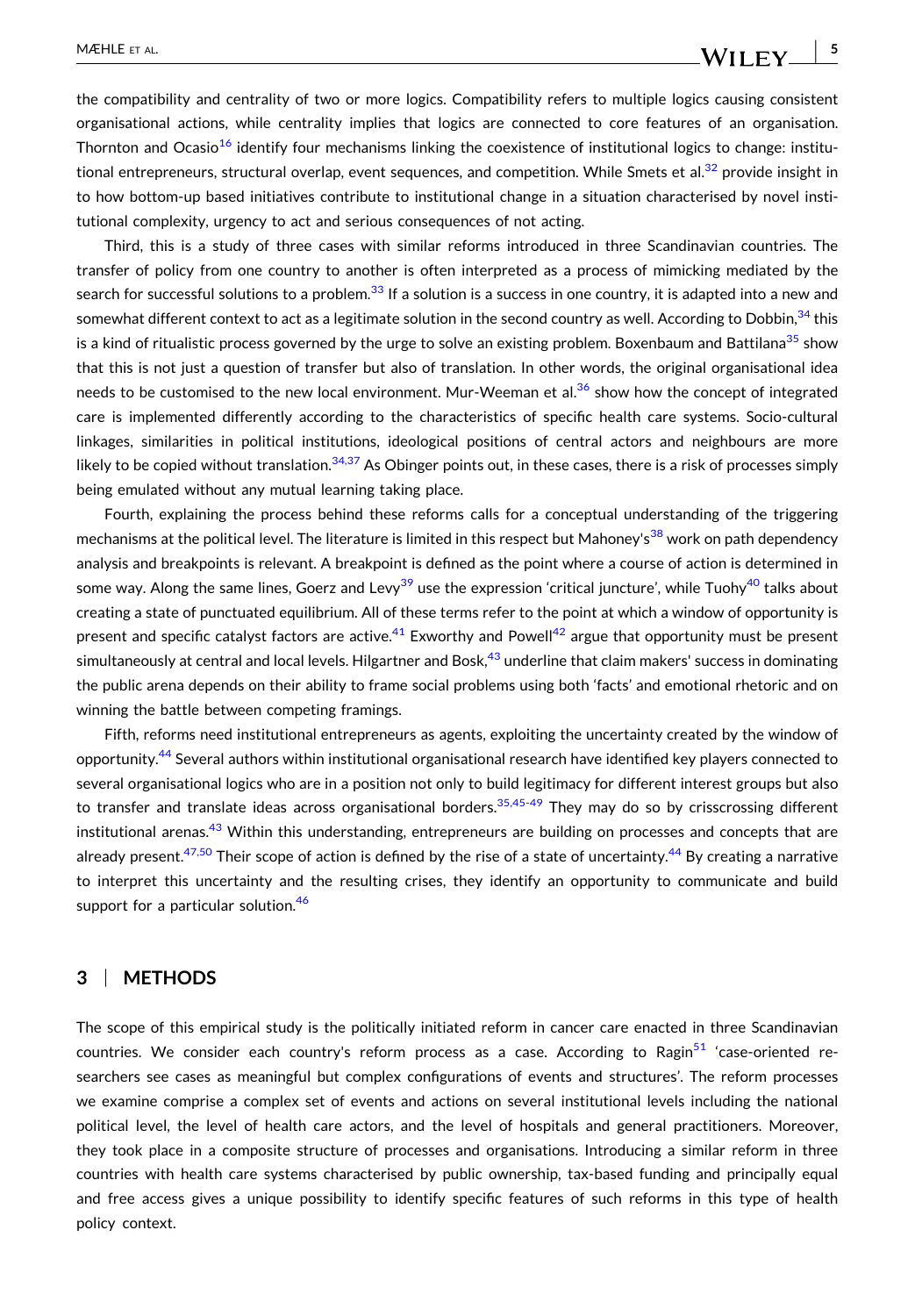Our empirical material consists of both documents and interviews with interviews as our primary source of data. This resonates with other studies of institutional logics.<sup>[16,52](#page-14-0)-54</sup> During the data collection process, crossfertilisation between these two sources allowed us to identify additional relevant documents and additional informants.

The document data consisted of publicly available documents related to the process found at relevant organisations' web sites. Together they constitute the official documents for the political or administrative reform process.<sup>[55](#page-16-0)</sup> Such documents cover the official analyses, rationale and measures of the problem at hand and also represent opinions about the documents.<sup>[56](#page-16-0)</sup> We have not conducted any systematic content analysis or discursive analysis of the official documents since the meanings expressed in the documents are not the primary scope of this study. Other documents such as public presentations given by key players during the process and published research papers served as secondary sources. The information, arguments, and opinions expressed in the documents were a reference for the content of the interviews, as well as a data source for the analyses of each of the phases of the process.

The informants were recruited through purposive snowball sampling.<sup>[57](#page-16-0)</sup> The selection criteria were that they had played a key role in the whole process or in key events. We regarded the informants as institutional actors<sup>56</sup> representing the position and organisation they were connected to during the process. Thus, the positions of the interviewees during the timeline of the investigation mirror the active organisational entities in each country. In total, we conducted 26 interviews in the period May to September 2018, nine in Denmark, eight in Norway, and nine in Sweden. On average the interviews lasted 70 min. The positions of the informants varied: Four represented health ministries, 10 national coordinating units, six patient organisations, five regional/hospital managements, and two were researchers. Several of the informants had held other central positions in cancer care before or after the period in question. The time elapsed between the events studied and the interviews, in particular for the Danish case, is a potential weakness in the quality of the interview data. However, using documents written concurrently with the process or closely afterwards reduce time errors and serve as a context that can actively be used as a reference during the interviews.

In line with an abductive approach, we carried out semi-structured interviews with open-ended questions, allowing flexibility to follow the flow of the conversation and address issues as they arose.<sup>[58](#page-16-0)-60</sup> We developed an interview guide based on the storyline of the process and adjusted it according to country and interviewee profiles. We started analysing of the material during the initial reading of core documents and continued during the in-terviews and the process of transcribing and coding. A multi-step coding process was used.<sup>[58](#page-16-0)</sup> First, we organised quotes from each country case on the basis of the following groups of topics: Information related to the institutional contexts, information on the staging of a need for reform, information on how a situation of urgency to act was created, information on how the dominant way of conceptualising the problem was defined, and information on how actors were mobilised across institutional and country boarders. Second, we started searching for similarities and differences across the three country cases. This allowed us to identify possible interrelations, iterations, causalities, and explanations that seem to be valid across the cases. During the analysis, we followed an iterative approach, going back and forth between the empirical material, inductively based analysis, and the literature. On this basis we have constructed the account of how these processes unfolded presented in this article.

## **4** <sup>|</sup> **RESULTS**

## **4.1** <sup>|</sup> **Background**

Cancer came onto the national political agenda in the three Scandinavian countries during the 1990s. In Norway, an expert group delivered an official national report on cancer care and plans for improvement in 1996, which was followed by political decisions to put more resources into cancer care.  $61,62$  In Denmark, the National Cancer Board,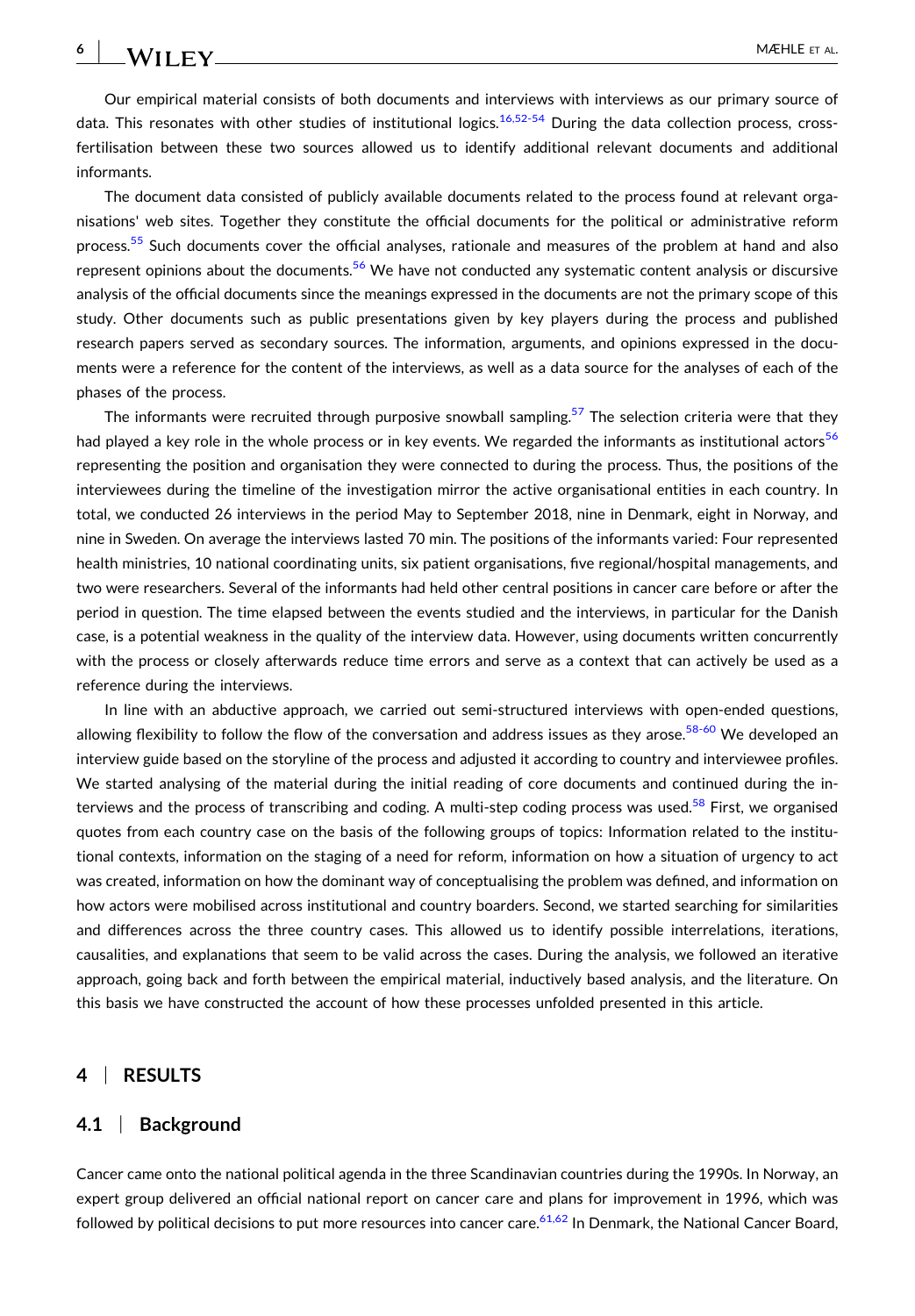$\vert$  7

a group appointed by the Danish Health Authority, launched the first national cancer plan in 2000.<sup>63</sup> Discussions of the development of a national cancer plan in Sweden started the following year. Two major underlying forces in all three countries were the shortage of investments in technological equipment, especially MRI and radiotherapy, necessary to meet the increasing number of cancer patients, and the ambition to take an be internationally leading position in cancer diagnostics and treatment. The national reports were all comprehensive, addressing topics like prevention, screening, education, centralisation, quality registers, palliative care and clinical trials, in addition to investments in technology. These initiatives were first taken by medical experts and health care administrators but soon transferred to the political level.

Analytically, we have defined the starting point of each reform process as the first national strategic manifestation of an increased focus on cancer pathways. In Denmark, this was the second national cancer plan from 2005,<sup>[64](#page-16-0)</sup> in Sweden, this was the national cancer strategy launched in 2009,<sup>[65](#page-16-0)</sup> while in Norway, this was the third national cancer strategy from 2013.<sup>[66](#page-16-0)</sup>

### **4.2** <sup>|</sup> **The emerging need for reform—separate stories with similarities**

In all three countries, the process of reforming cancer care started when the legitimacy of the existing system was questioned. The critique can be summarised into three elements: First, questions were raised about unequal geographical and socio‐economic access to best medical care. Access to new drugs and technologies in a situation with increased incidence of disease and restricted budgets was another. The low survival rates compared to other northern/western European countries, including the other Scandinavian countries, presented a specific challenge for Denmark.<sup>[67](#page-16-0)</sup>

Second, there was an emerging concern on the lack of patient focus and patient involvement. Because of this awareness, the national cancer strategies in all three countries, included measures to increase patient involvement in cancer care. A Swedish interviewee explained,

Patient involvement has been a principle on all levels of the RCC (Regional Cancer Center) structure. Thus, their representatives have been present in all arenas where the structure of cancer care has been discussed and redesigned. (SV8)

Third, the ability of the dominant model of hospital organisation to deliver solutions that could give legitimation was questioned.<sup>[68](#page-16-0)</sup> A Danish informant provided the following explanation:

The way hospitals are organized may have the consequence that no one actually feels responsible for the totality and no one has the overview of where the bottlenecks are and who should be responsible for the problem and having the key to the solution. This phenomenon has increased in parallel to the increase in specialization and functional division of labor. This was an even more severe problem in cancer than in other fields like heart diseases. (DK2)

The national cancer strategies were partly a response to the reduced legitimacy of cancer care. Several proposed measures were implemented. Concurrently, national strategies and public focus on cancer also increased the public's expectations. In certain crucial areas, no major improvements occurred. One of the Danish informants described the situation as follows:

As a consequence of the first two cancer plans, lots of resources were allocated to cancer. However, there was a lack of improvement in certain important areas. (DK7)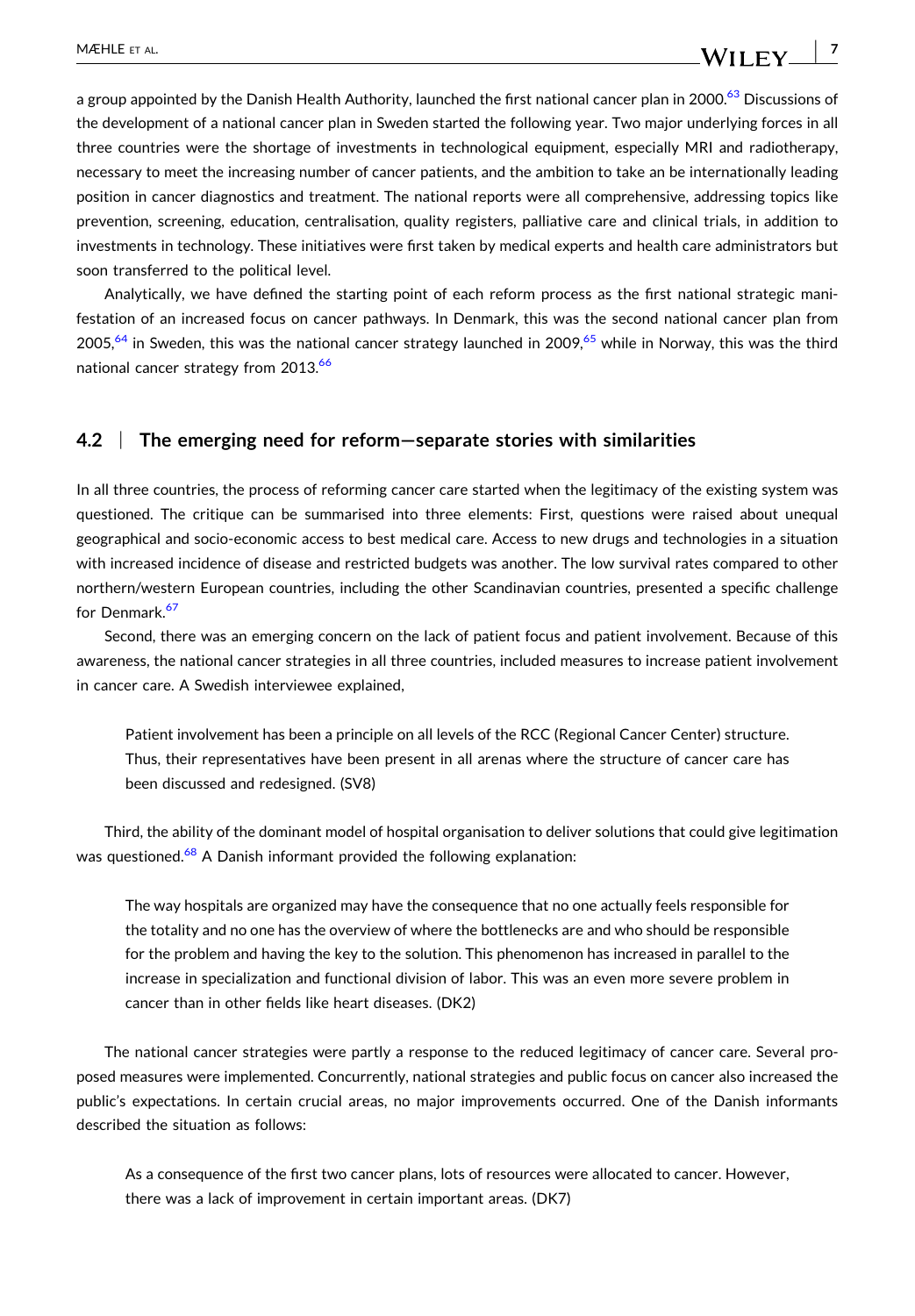The lack of expected change illustrated by a Swedish informant:

During the first years after the National Cancer strategy, much development occurred: national treatment programs, quality registers and so on. However, hardly any improvement in processes such as waiting times was reported. (SV3)

To understand the dynamic created by the reduced legitimacy and unfulfilled expectations, two more elements must be addressed. The first is the structure of national multidisciplinary groups connected to each major cancer diagnosis. These groups recruited members from the relevant medical disciplines involved in each specific diagnosis. One Danish informant stated,

The existence of the national multidisciplinary cancer groups was of the utmost importance to the general improvement of quality parameters and the harmonization of quality standards in cancer diagnostics and treatment. (DK6)

The first task of these multidisciplinary groups was to produce a unified action program comprising national guidelines for diagnostics and treatment. In Norway and Sweden, the groups were run and the diagnose‐specific action‐programs approved by the Norwegian Health Directorate and the Swedish Association of Local Authorities and Regions (SKL), respectively. In Denmark, in contrast, the groups were independent medical non‐ governmental associations.

The second element contributing to change was the emergence of alternative institutional organisations. In Denmark, innovations in standardised diagnostic processes were developed at some hospitals as a solution to experienced problems caused by ineffective work processes, unjustifiable waiting times, and bottlenecks in cross organisational coordination.<sup>13</sup>

An anecdote told by several of our informants was spread through national media when the stories of the CPP birth should be told. Based on personal experience with an acquaintance with lung cancer, a radiologist at Vejle Hospital introduced a standardised system for delivering predictable slots and standardised waiting times for all lung cancer patients. A Danish informant summed up Vejle's position as a role model:

Vejle Hospital played a major role; not least, they managed to create a culture that expresses the understanding of what this is all about. They were frontrunners and managed to transform the idea into practice. (DK8)

The case of the diagnostic cancer pathways at Vejle Hospital was described in a separate appendix to the Danish 2005 national cancer plan.<sup>[65](#page-16-0)</sup>

Similar problems as in Denmark were experienced in Sweden and Norway, and several informants recount that the Danish model was regarded as a role model in the search for solutions. Politicians and managers from these two countries visited Denmark to learn. Southern Sweden is geographically very close to Denmark, and the existence of a more or less overlapping labour market facilitated the exchange of ideas across the border. Specifically, the RCC of southern Sweden arranged seminars inviting speakers to tell about their experiences in Vejle. In Norway, the national program for hospital leadership development visited Vejle Hospital for several years, partly because of its diagnostic cancer pathway.

Models focussing more on process-oriented work organisation were acknowledged and the recommended direction given in the national cancer strategies in all three countries. As one Norwegian informant explained,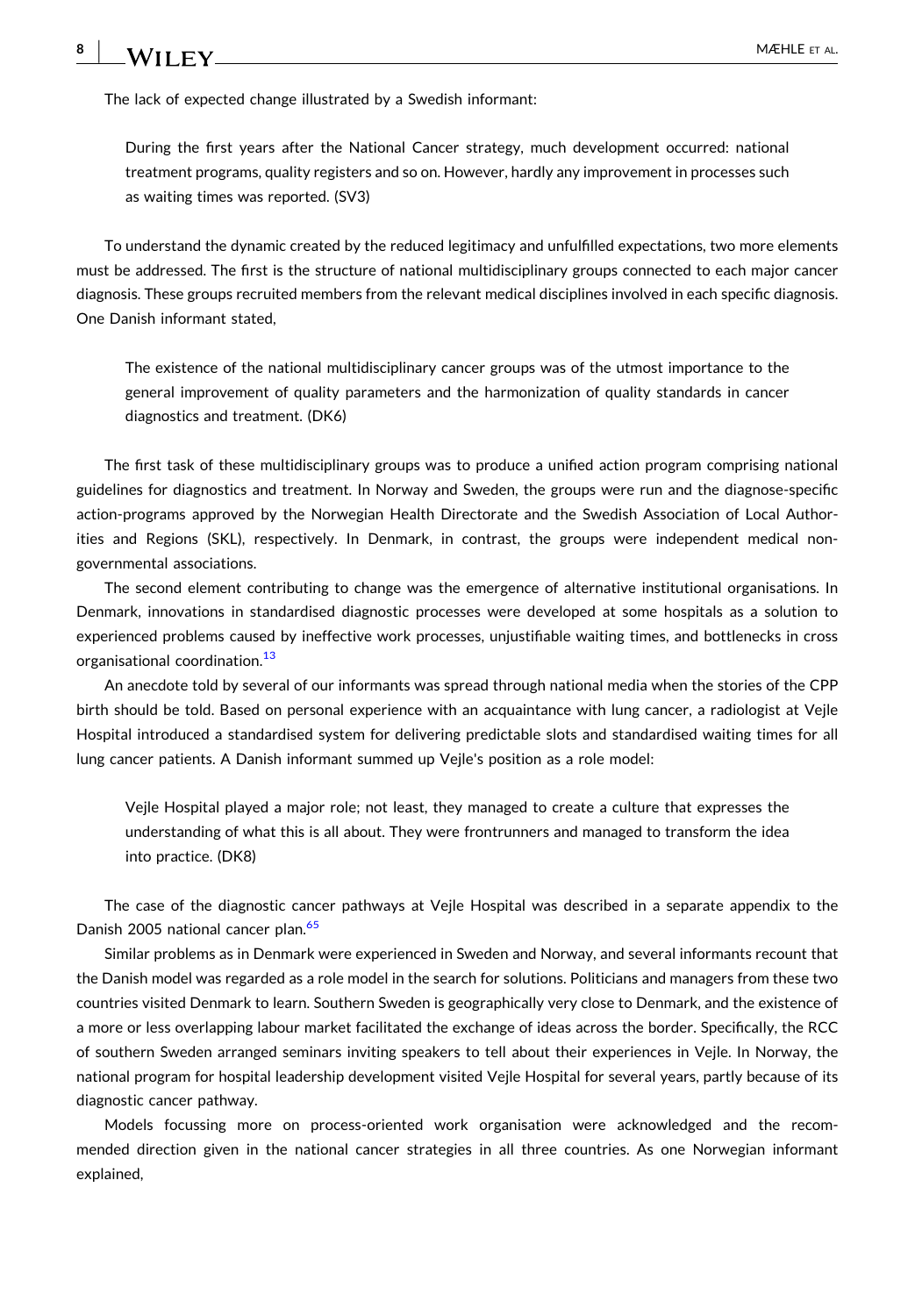The CPP experimentation and mind-set were already present in some departments and hospitals ahead of the reform. The philosophy of the CPP had started to penetrate into health care. System thinking with the CCP offered a way to address tragic patient cases. (NO1)

The first phase of what we might call a national cancer reform process can be summarised by three key conditions leading to reduced legitimacy of cancer care: lack of patient focus, scarcity of access to new technologies for all patients, and emerging critique of the dominant organisational model. The latter was due to its lack of coordination across organisational borders in hospitals and between hospitals as not being beneficial for cancer patients. These conditions created a dynamic that led to the initiation of specific new cancer‐related structures and the emergence of alternative institutional solutions to facilitate change.

### **4.3** <sup>|</sup> **Conceptualisation of the problem and the content of the reform**

In Denmark, the lower survival rates and higher incidence of certain cancers had been an underlying driving force behind the national cancer plans. However, given the perceived state of urgency and the great public and political awareness in 2007, this was not the main narrative. The narrative that emerged from a combination of patient stories and statistics was about cancer patients' experiences of not being taken seriously. A Danish informant said,

When the reform was launched, it was not about the relatively poor survival rate. It was about unnecessary waiting times and about immediate action to improve this. This was the political message. This was the driving force and then also the main issue among oncologists and other cancer‐related specialists. (DK2)

However, when implementing the first part of the cancer reform, it was not obvious to the actors in the political landscape that the core narrative should be about eliminating delays in diagnosis or time to start treatment. One competing narrative was early diagnosis. Other more complex approaches was differentiating between cancers, cancer stages and diagnostic indications and patients' total medical and personal situation.<sup>[69](#page-16-0)</sup> Patient waiting times during treatment were also an issue, namely the time to diagnosis and to treatment start. This simple message about no delays in diagnosis was chosen as the premise for a solution.<sup>[70](#page-16-0)</sup> At the peak of the political process, the core narrative of the reform coincided across the three countries. The consequences for patient safety and predictability had to be addressed. For Denmark, as the first country to release the reform, these issues were connected to medical arguments about time delay as an adverse prognostic factor. The battle to define cancer as an acute disease was a symbolic expression of this discussion. One Danish informant said,

The news was simply filled with horrible stories about patients waiting for diagnostics and treatment and beneath the pictures was the following sentence: The patient is waiting – the cancer is not! (DK8)

In Norway and Sweden, however, the arguments related to waiting times were more based on patient experiences and putting the patient's perspective in front. The slogan extensively used in Sweden, 'each day counts', 'not one day wasted', evokes the medical impact of time. A Norwegian informant describes the patient perspective as follows:

In spite of a satisfactory relative survival outcome in Norway, politicians were increasingly aware of the waiting times, and voiced patients' experiences in that situation: 'I feel very uncomfortable not knowing'; 'Do I have cancer or not? And what will happen to me if the answer is yes?' So the overall target of the reform was to create a feeling of safety and predictability. (NO5)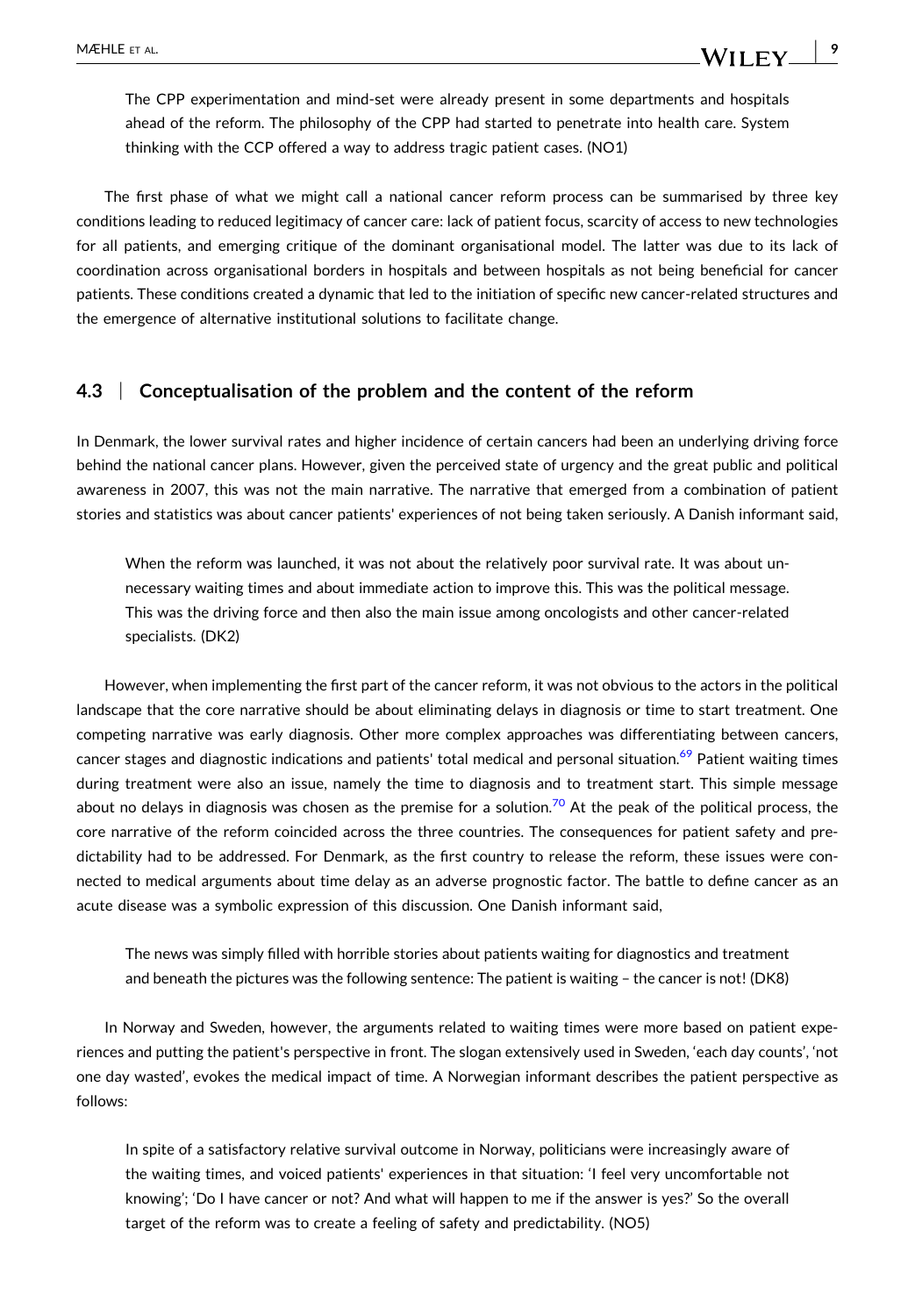The narrative of this phase of cancer reform also put forth an underlying question: what actually has to be changed for waiting times to become acceptable? This part of the narrative critiqued some fundamental conditions of health care and hospitals, calling into question mindsets and work processes. Informants in Denmark talked about the need to change mindsets, as exemplified by this quote:

The doctors had to adopt the mindset that patients shall be served in due time aligned with the CPP and not when the doctor thinks there is an available time for a diagnostic procedure or an outpatient appointment. (DK5)

These deeper narratives of mindset, attitude, and work process are inter-related and connected to waiting times. The more dramatic narrative regarding waiting times was probably needed to initiate change. Thus, in all three countries, the political decision was that waiting times must be improved. In Denmark, possible cancer was to be treated like an acute disease, while Sweden labelled their reform the Waiting Time Reform.[14](#page-14-0)

How should the challenge of unacceptable waiting times be managed? Several options flourished on the political battleground. Certain existing models had a major impact on the decision to introduce CPPs because they seemed to give the desired outcome. The model created at Vejle Hospital was one such major source of inspiration for Demark, and later the Danish reform interpreted as a success functioned as model for Norway and Sweden.<sup>14</sup> One Swedish informant said, 'It was decided to reduce waiting times and we should look to Denmark for the solution'. While Norway and Sweden were able to benefit from close contact with Denmark, Denmark did not follow a comparable cross national translational process.

The content of the CPPs was similar in the three countries: a standardised process defining normative targeted time frames from referral to hospital and to the start of first treatment, the introduction of patient case managers, mandatory multidisciplinary clinical decision meetings in each pathway at every hospital and a standardised referral guide defining reasoned suspicion of cancer. The introduction of CPPs was often perceived as a reform of logistics, although some also saw it as a reform of quality because CPPs built on the clinical action program for each diagnosis and specified the steps to deliver best outcome.

To summarise, even though motives and drivers for the emergence of national cancer reforms differed slightly among the three countries, when the peak of urgency was reached, there was one dominant narrative behind the call for action—unacceptable waiting times. While this narrative was originally linked to medical outcomes and the prognostic impact of waiting times in Denmark, the first country to roll out a reform, subsequently the focus was overwhelmingly on patients' subjective demands for safety and predictability for all three countries. At a deeper level of the narrative, we discovered a supplementary demand for change in mindset at the hospital level. In the prevailing narrative, there was one dominant solution, namely implementing CPPs. This was based on an existing solution that seemed to work.

## **4.4** <sup>|</sup> **The urgency to act—mobilisation for change**

During spring 2007, the situation regarding cancer care in Denmark was marked by an urgent need to act. A Danish informant summarised as follows,

Lots of stories were exposed in the media expressing experiences of terrible waiting times. This was combined with medical research claiming that waiting times in certain cancers might influence survival. This coincided with a general trend addressing the demand for a more patient‐focused health care higher up on the agenda of public debate. (DK7)

**10**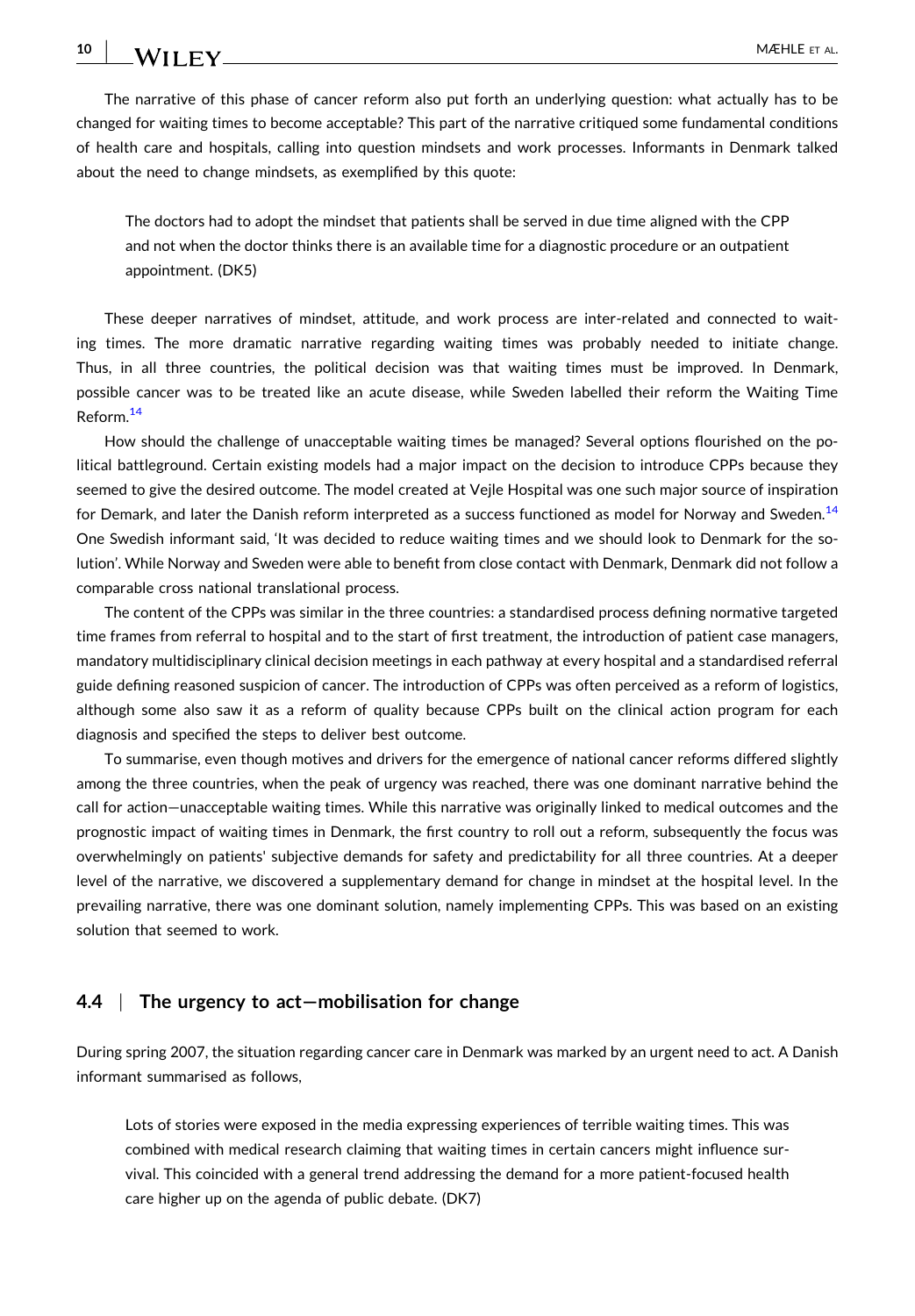Findings from several PhD projects supporting the decisive arguments were presented at a crucial meeting of the parliament in March 2007.<sup>[71](#page-16-0)</sup> Another Danish informant told us,

- **11**

WILEY

We documented that tumors grew from one stage to another during the patient's waiting time and that a lot of patients had long waiting times. There was one story for the heart and one story for the brain. There was a message that left the heart cold and another escalating the engagement of the brain. (DK3)

In Norway and Sweden, there was hardly any research-based documentation connected to the situation of urgency in cancer care. In both Denmark and Norway, scandals had been uncovered regarding waiting times for cancer patients, and the media played a major role in all three countries by continuously raising this issue, not least through patient cases. $72$  A Norwegian informant said,

There were lots of negative stories in the media, especially connected to patients waiting for treatment, people that seemed to be forgotten by the system. Patients got no answer about what was going to happen, living in uncertainty for a long time not knowing whether they had a cancer or not. (NO6)

The research and the media coverage in Denmark evolved partly as a result of a well-organised process between medical researchers in Aarhus and core players in the patient organisation the Danish Cancer Society. Several informants argued that they managed to exploit the situation and that they created alliances. The national multidisciplinary cancer groups and the Cancer Union cooperated to organise the important meeting at the parliament. One Danish informant formulated it like this:

There was this decisive meeting at the parliament in addition to the alliance between the Cancer Union and the doctors. That is an extraordinarily strategic, strong alliance. This was not the triggering cause. Nevertheless, this reform would not have happened without this alliance being present. (DK3)

Involvement and engagement of top-level politicians from the largest parties also played an important role; they served as both agents, constituting the urgency of the situation, and as actors expected to execute action. This happened in 2007 concurrently with a major politically imposed administrative reform in Denmark. The counties were merged into five regions. One argument for this fusion was the need for health care reform. The chair of the umbrella organisation of the regions was from the Labour Party while the government was led by the conservative and liberal parties. Solving what was understood as a crisis in cancer care became a decisive task. The national government and the regions partly competed and partly joined forces to deal with the task. A Danish informant stated that,

The crucial point in this reform process was the decision at a very high political level. People might argue against certain elements or the total reform. However, this was totally overruled by the fact that this was a governmental decision and confirmed by the agreement between the government and the Danish regions. For the enforcement of the implementation, this was a major advantage. (DK2)

In Norway and Sweden, the political situation also contributed to mobilisation for change and a sense of urgency. In both countries' general elections (Norway in 2013, Sweden in 2014), both political sides addressed the crisis in cancer care and possible solutions in their campaigns. Despite agreement about the importance of the problems and the need for action, the politicians disagreed about which tool to use.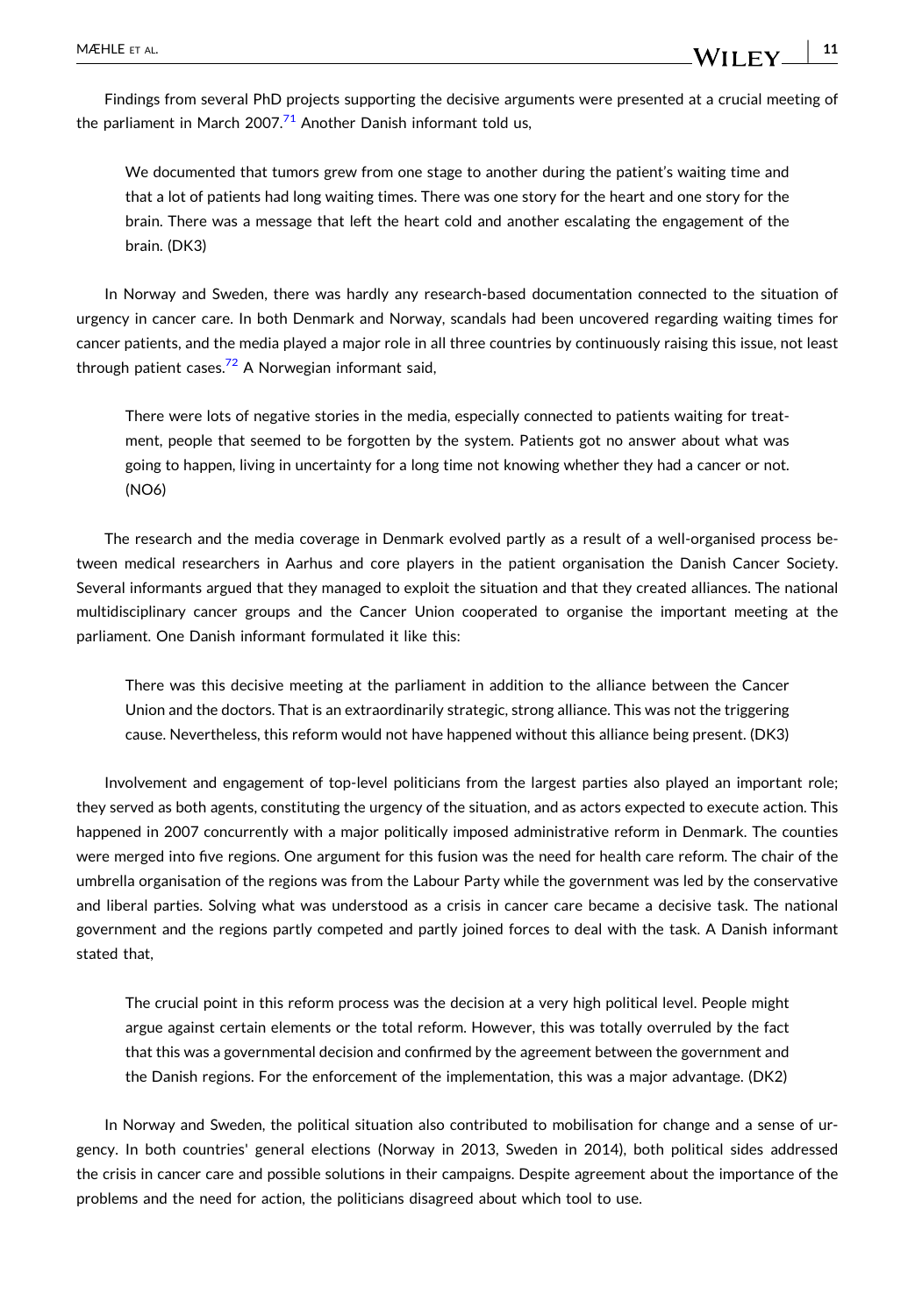At an administrative level, a contribution to action also came from the structuring of health care administration at the national level. The national health agencies had ambitions in terms of playing a role in the development of cancer care. However, in none of the countries did these agencies have an executive line to the hospitals. Coordination between these entities was accomplished through different systems: through the politically elected regional governments in Denmark, through the corporate structure run by regional health authorities in Norway, and by the counties and their coordinating structure of regional cancer centres in Sweden. The need for both the executive structures and health agencies to consolidate and strengthen their position in the strategically important cancer care domain likely encouraged a combined process of competition and cooperation when the situation became urgent.

In Norway and Sweden, there were even challengers among patient societies mobilising for urgently needed rapid change. In Norway, the Cancer Union was challenged by Action 48, a very active group on the Southwest coast, and their demand for a 48‐h wait time from referral to diagnosis. In Sweden, the organisation Unified against Cancer emerged alongside the dominant Cancer Fund. Both the new Swedish and Norwegian organisations were inspired in part by Denmark, and they worked closely with politicians, not least on the topic of waiting times. In addition, the newly elected health minister in Norway was inspired by the Danish CPP reform. During this period, the established Norwegian Cancer Union engaged the former president of the Danish Cancer Union as an adviser to support their work influencing politicians regarding cancer waiting times.

Altogether, political mobilisation increased as a result of persistent media focus, systematic documentation,<sup>15</sup> engagement from medical communities and cancer societies, and the demonstration of agency by skilled and well positioned actors in identifying and capitalising on a situation of political and administrative competition. A Danish informant expressed it as follows:

The constituting mechanism of this reform was a mixture of some patient cases, some public dissemination of relevant medical research and the active engagement from central politicians. This was exceptional compared with the traditional way of preparing political reforms in Denmark through huge studies and thorough analysis. The combined input was crystalized into a political initiative that immediately migrated into the system and opened for new ideas. (DK8)

A situation of urgency and a need to act were created through combination of medical reports, heavy engagement from media and patient organisations and a combination of competition and need for consolidation among relevant organizations and health administration, all skillfully articulated by strategically situated actors. Action was accomplished through the launch of waiting time reforms in Denmark in 2007, in Norway in 2014, and in Sweden in 2015.

### **5** <sup>|</sup> **DISCUSSION**

This article explores how relatively similar cancer care reforms emerged in three Scandinavian countries with similar health care systems. In our analysis, we identified three distinct institutional logics in play during the reforms. The institutional logics are present in the initiating processes, in the conceptualisation of the problem, in the choice of measures, and at the crucial point of urgent decision making. First, the medical logic is anchored in best medical practice, expressed in scientifically based methods and guidelines, with measurable clinical results as outcome variables. The medical logic is executed through clinical discretion based on experience and scientific reports. The main carrier of this logic is the medical profession at field level, also represented by multidisciplinary groups and medical specialist associations. The influence of this logic is mainly bottom‐up.

Second, we identified an economic‐administrative logic connected to effective production through optimal use of available resources. It is monitored through activity parameters, budget targets, and indicators for optimal

**12**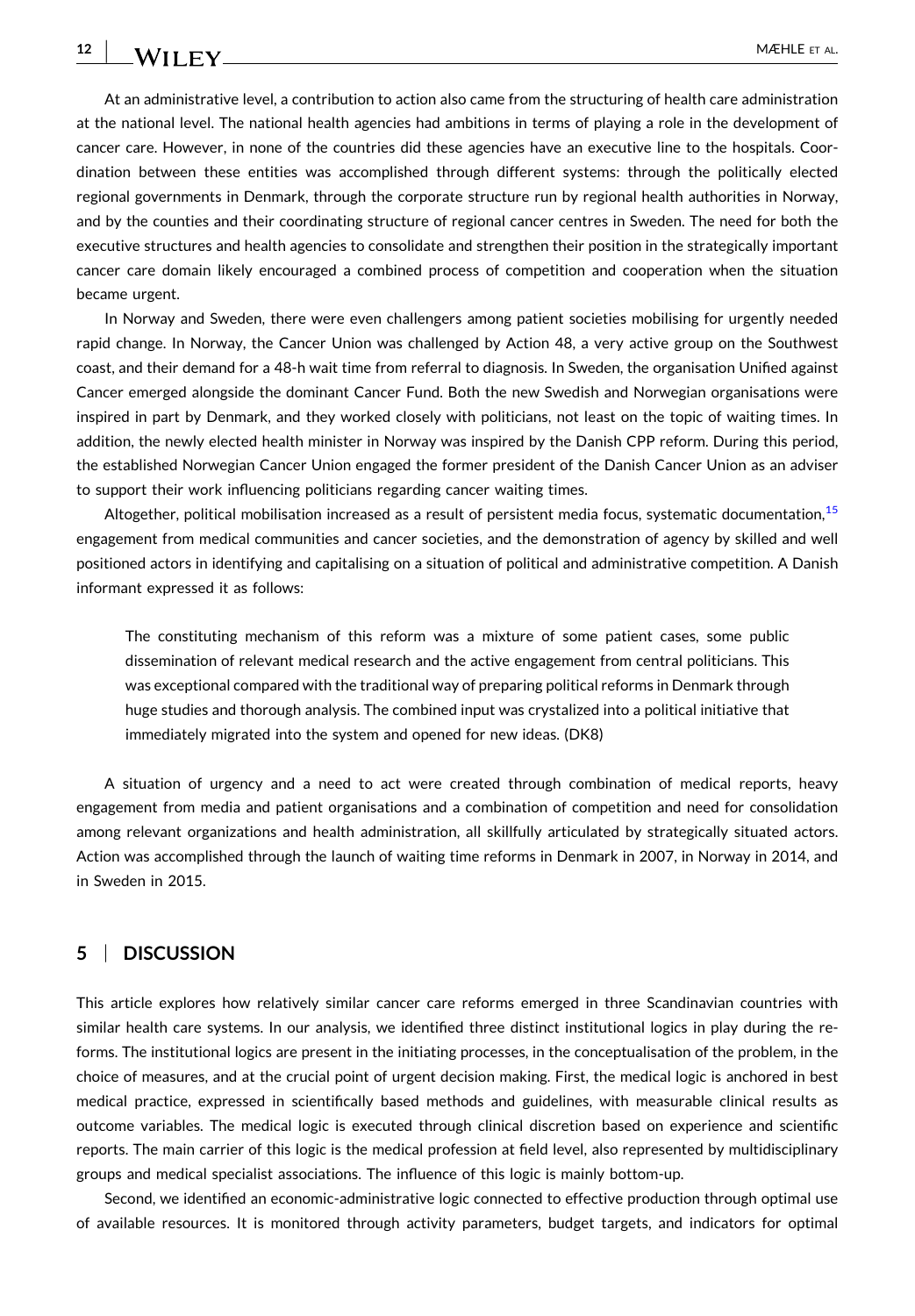WILEY

deployment of resources. This logic is primarily represented by the management and by the administrative agencies governing health care. This logic works top‐down through the hierarchical, executive line and governance systems.

Third, we identified the patient‐related logic. The patient‐related logic has a subjective, emotional and personalised basis and is anchored in their treatment experience. This logic is expressed mainly outside‐in, by groups and persons who are not part of the institution. For all three Scandinavian countries, we have described an increased focus on the perspectives of patients, whose experiences with the lack of coordination in cancer care led to a demand for improvements.

Our study indicates that in spite of several years of improvement initiatives and more funding allocated to cancer care, a crisis emerged in all three countries. This crisis was on legitimacy and of outcome versus expectations, and it eventually created a window of opportunity. More resources did not solve the crisis and the origin was traced to the lack of real institutional change at the ground level, change in behaviour, in work processes, and in mindset to manage complex patient pathways. A common conceptualisation of the problem emerges across the three institutional logics in play: unwarranted waiting for treatment, each day counts. This narrative is easy to communicate and creates meaning, and thus legitimacy, in all the three logics. Medically, cancer is a progressive and deadly disease and accordingly there may be is a connection between delay to start of treatment and treatment outcome. The reform narrative is connected to the economic‐administrative logic through arguments for more optimal deployment of care, including planning and coordination, and more optimal allocation of available resources. In the patient-related logic the reform narrative creates meaning through the effect on experienced safety and predictability in a vulnerable time with a recent possible or confirmed cancer diagnosis. There was a demand for both compatibility and centrality,  $31$  defining a critical juncture.  $39$  A window of opportunity evolved  $41$  through fairly similar causal steps in all three countries. Starting with increased public and political focus on cancer care, several centrally defined measures were launched in parallel with local initiatives at the hospital level. Because growing expectations were not met, and serious dissatisfaction was expressed in the media and medical commu-nities, a crisis of legitimacy and a state of urgency for action emerged. The catalyst factor<sup>[41](#page-15-0)</sup> triggering action is then the coincidence in time and content of the perceived crises, problem definition and solution related to all the three dominant logics and this creates together a situation alternatively termed breaking point,<sup>[38](#page-15-0)</sup> critical juncture<sup>[39](#page-15-0)</sup> or punctured equilibrium.<sup>40</sup> The problem was framed in terms of competing alternatives with the winning message speaking to both the head and the heart.<sup>[43](#page-15-0)</sup>

Agency is clearly present in these reforms. Resonating previous literature,<sup>[44,46,47](#page-15-0)</sup> we can identify several institutional entrepreneurs characterised in previous literature on this topic.<sup>[44,46,47](#page-15-0)</sup> Some of the actors playing a decisive role on the national level had a connection to several distinct institutional fields, either concurrently or over the course of their professional career. They thereby had high legitimacy at least for two of the logics in play and in many ways filled the role of boundary bridging. They were active in taking advantage of the emerging crisis, elaborating how it should be perceived and articulating the urgency to act. The entrepreneurs acting on the public stage used the shared legitimation between the logics as a kind of momentum to initiate immediate action that managed to involve several levels of the institutional field. These reform cases also illustrate how competition between actors primarily representing the same logic may impose a course of action.

By literally crossing the Scandinavian national borders some individuals were important boundary‐spanners. This example of mutual cross‐country influence recalls arguments from previous research about policy transfer, which conclude that the transfer of specific ideas and measures is more likely to occur between neighbours with similar political and administrative systems. $34,37$  As previously outlined, international trends regarding the introduction of ICPs had emerged before the Danish reform process started. Thus the reforms introducing CPPs could be interpreted as part of an isomorphic process mimicking<sup>33</sup> or emulating<sup>[37](#page-15-0)</sup> a measure that had seemed to refute a legitimation crisis internationally. However, each country's reform movement had its own strong and distinctive sources, and though there were clear elements of translation from the Danish to the Norwegian and Swedish cases the reforms in the latter two countries contained distinct features based on their unique political processes and the particular context of their health administrative systems.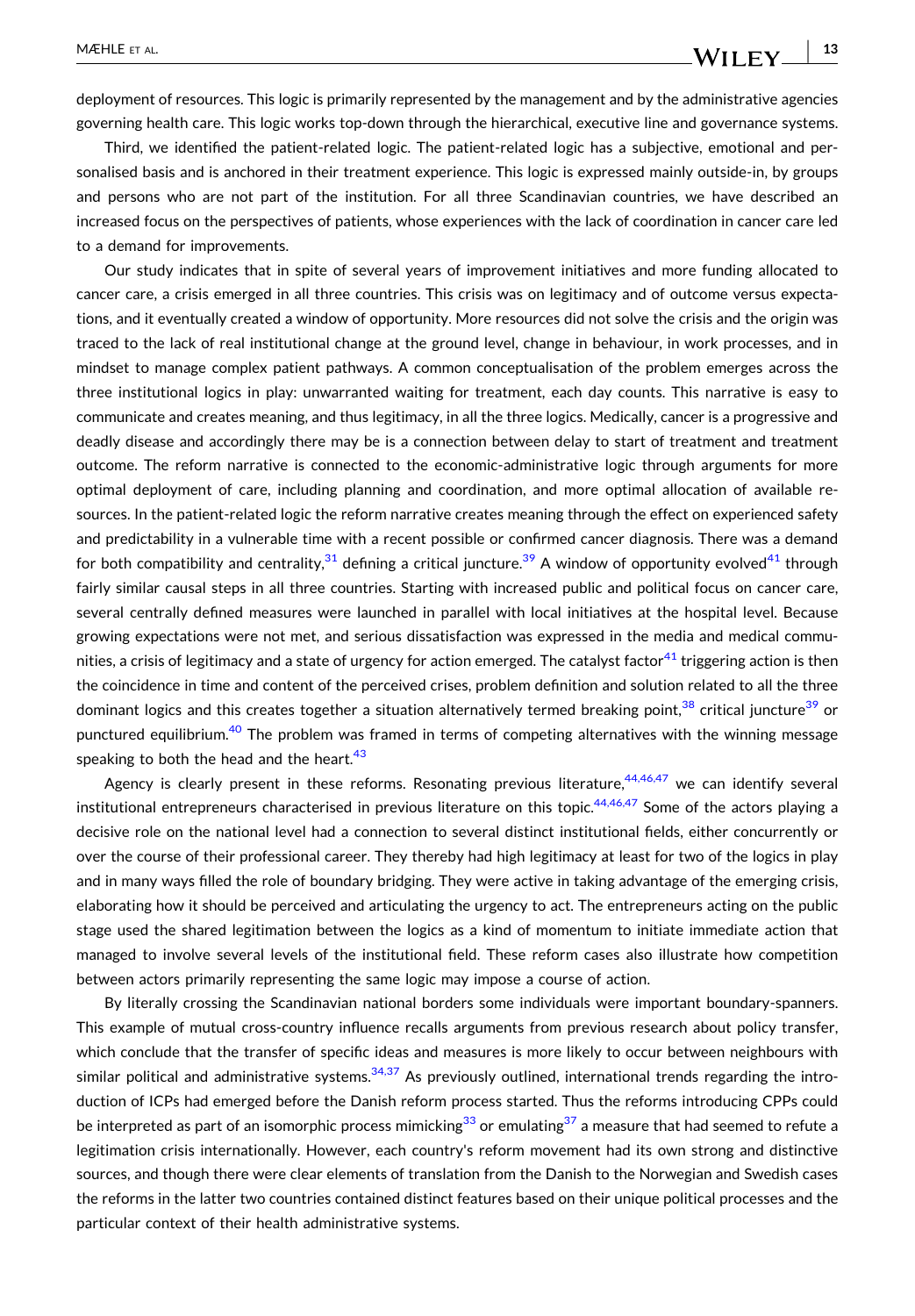**14**

ICP‐type measures may be imposed from both above and below. Aligned with this dual perspective, previous research have described that institutional change across field levels may be based on a top-down perspective<sup>[73](#page-16-0)</sup> or a bottom-up perspective.<sup>[32](#page-15-0)</sup> The reform processes in the three countries combine these two models. The CPP was a solution to reduce long waiting times not least developed as concept at Vejle Hospital and pushed by groups of clinicians in all three countries. The translation to a field level reform largely followed the elements and dynamics of the model of Smets and colleagues<sup>[32](#page-15-0)</sup> emphasising the bottom-up perspective. Development projects related to patient flow at other Danish hospitals and some Norwegian and Swedish hospitals seem to fit into the same pattern. Hence, the CPP reforms appear to be based on this interplay between bottom-up and top-down institutional change. This finding is in accordance with the more general arguments of Bretton et al.<sup>[41](#page-15-0)</sup> and the empirical findings of Allen.<sup>[10](#page-14-0)</sup> Our contribution, however, is putting all these elements together in a comprehensive puzzle: A similar conceptualising of a problem according to all three institutional logics present, occurring at a critical point when political action grew urgent. And simultaneously there was an window of opportunity seized by actors in the potential position of bridging interpretation of problem and solutions between representatives of the different logics and across the three countries while building on existing models of CPP thus combining processes bottom‐up with top‐down in triggering the political decision of the CPP reform.

## **6** <sup>|</sup> **CONCLUSION**

This study shows that the launching of political reforms in cancer care in three Scandinavian countries, targeted at changing practice at clinic level of hospitals, can be explained by the presence of several elements. First, a causal path of events along a timeline undermined the legitimacy of cancer care in general. During a situation marked by urgency this undermining process was nourished by the national institutional field of cancer care by applicable sources from below, from above, from outside, and from abroad relating to the three institutional logics present at this stage. Second, the series of events originated from the different sources created a window of opportunity for a reform initiative. The specific reform action was precipitated by the articulation of a definition of the problem and a solution that appeared to be simultaneously aligned with all three prevailing logics. The emergence of this seemingly triple aim solution was dependent on the presence of institutional entrepreneurs carrying the discourse that bridged the various logics and had the skill, legitimacy and urge to exploit this window of opportunity. Based on our analysis of three specific cancer reform cases, we suggest on a more general level that reform initiatives in health care might be explained and characterised by a situation of urgency where four dimensions are at least apparently aligned; content of reform, direction of change, interpreting time for action and actor involvement in three prevailing institutional logics. This can therefore be an interesting avenue for further research.

## **ACKNOWLEDGEMENTS**

We will thank Ingrid Kristine Small Hanto for support in preparing the manuscript. This study is part of a project funded by The Research Council of Norway, project no 272945.

## **CONFLICT OF INTERESTS**

None.

#### **ETHICS STATEMENT**

This material is the authors' own original work, which has not been previously published and not currently being considered for publication elsewhere. The paper reflects the authors' own research and analysis in a truthful and complete manner. The paper properly credits the meaningful contributions of co-authors and co-researchers. The results are appropriately placed in the context of prior and existing research. All sources used are properly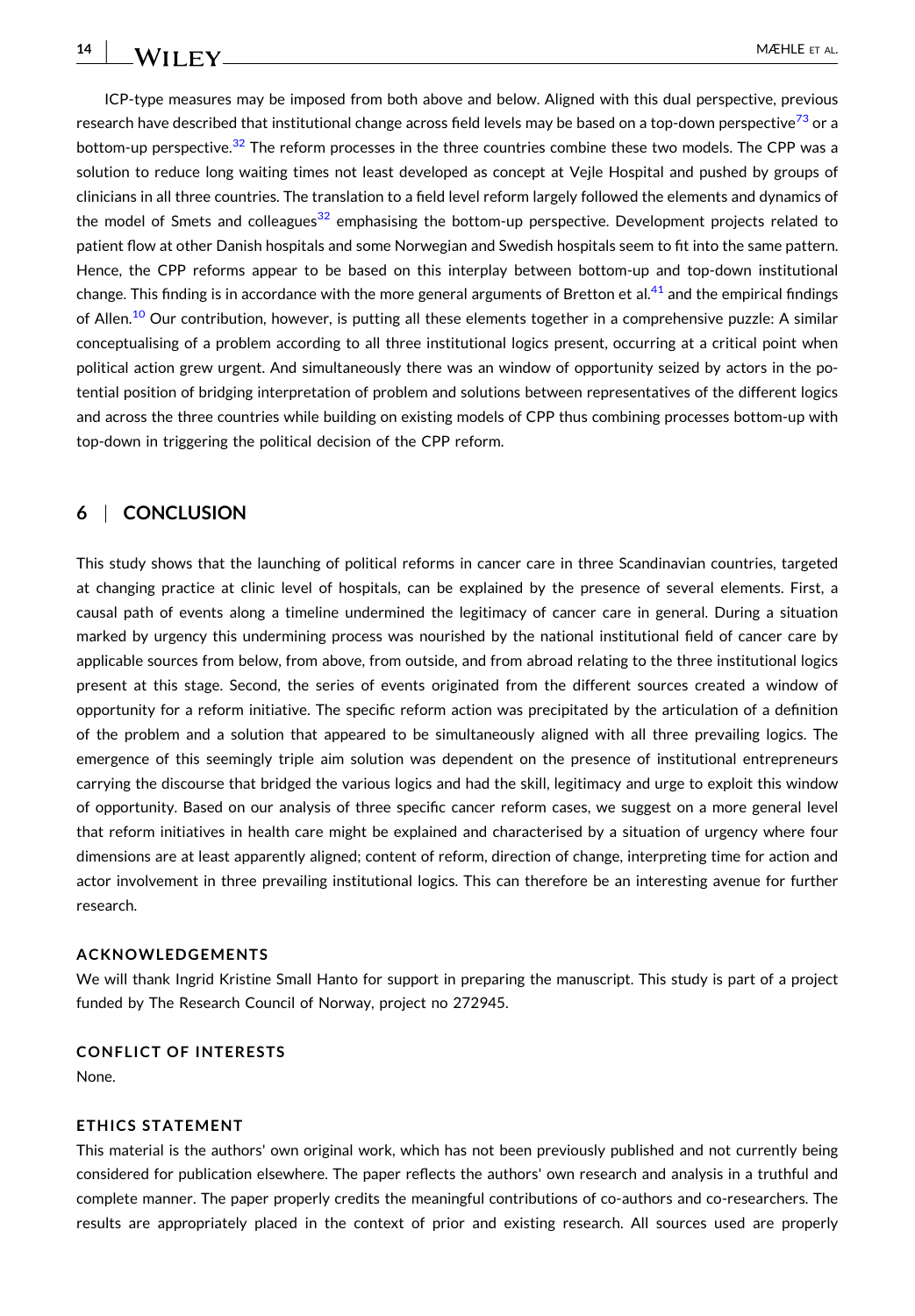<span id="page-14-0"></span>disclosed (correct citation). All authors have been personally and actively involved in substantial work leading to the paper, and will take public responsibility for its content.

#### **DATA AVAILABILITY STATEMENT**

Interview data that support the findings of this study are available on request from the corresponding author. The data are not publicly available due to privacy or ethical restrictions. Document data that support the findings of this study are available in open sources given in the list of references concerning documents referred to in Result chapter in the article.

#### **ORCID**

*Per Magnus Mæhle* <https://orcid.org/0000-0003-3392-5969>

#### **REFERENCES**

- 1. Liberati EG, Gorli M, Scaratti G. Reorganising hospitals to implement a patient‐centered model of care. *J Health Organisat Manag*. 2015;29(7):848‐873. [https://doi.org/10.1108/JHOM](https://doi.org/10.1108/JHOM-07-2014-0129)‐07‐2014‐0129
- 2. Segato F, Masella C. Integrated care in action: opening the "black box" of implementation. *Int J Health Plann Manag*. 2017;32(1):50‐71. <https://doi.org/10.1002/hpm.2306>
- 3. Whittle C, Hewison A. Integrated care pathways: pathways to change in health care? *J Health Organisat Manag*. 2007;21(3):297‐306. <https://doi.org/10.1108/14777260710751753>
- 4. Campbell H, Hotchkiss R, Bradshaw N, Porteous M. Integrated care pathways. *Br Med J*. 1998;316:133‐137.
- 5. Vanhaecht K, Witte KD, Depreitere R, Sermeus W. Clinical pathway audit tools: a systematic review. *J Nurs Manag*. 2006;14(7):529‐537. [https://doi.org/10.1111/j.1365](https://doi.org/10.1111/j.1365-2934.2006.00705.x)‐2934.2006.00705.x
- 6. Ouwens M, Wollersheim H, Hermens R, Hulscher M, Grol R. Integrated care programmes for chronically ill patients: a review of systematic reviews. *Int J Qual Health Care*. 2005;17(2):141‐146. <https://doi.org/10.1093/intqhc/mzi016>
- 7. Bohmer R. Critical pathways at Massachusetts General Hospital. *J Vasc Surg*. 1998;28(2):373‐377. [https://doi.org/10.](https://doi.org/10.1016/S0741-5214%2898%2970179-X) 1016/S0741‐[5214\(98\)70179](https://doi.org/10.1016/S0741-5214%2898%2970179-X)‐X
- 8. Panella M, Van Zelm R, Sermeus W, Vanhaecht K. Care pathways for the organization of patients' care. *Bulletin Econ Organ Infrom Healthcare*. 2012;28(2):111‐122. [https://doi.org/10.2478/v10221](https://doi.org/10.2478/v10221-011-0026-z)‐011‐0026‐z
- 9. Pinder R, Petchey R, Shaw S, Carter Y. What's in a care pathway? Towards a cultural cartography of the new NHS. *Sociol Health Illn*. 2005;27(6):759‐779. [https://doi.org/10.1111/j.1467](https://doi.org/10.1111/j.1467-9566.2005.00473.x)‐9566.2005.00473.x
- 10. Allen D. Lost in translation? 'Evidence' and the articulation of institutional logics in integrated care pathways: from positive to negative boundary object? *Sociol Health Illn*. 2014;36(6):807‐822. [https://doi.org/10.1111/1467](https://doi.org/10.1111/1467-9566.12111)‐9566. [12111](https://doi.org/10.1111/1467-9566.12111)
- 11. Kodner DL, Spreeuwenberg C. Integrated care: meaning, logic, applications, and implications–a discussion paper. *Int J Integr Care*. 2002;2(4):1‐6. <https://doi.org/10.5334/ijic.67>
- 12. Zuiderent‐Jerak T. *Situated Intervention: Sociological Experiments in Health Care*. The MIT Press; 2015.
- 13. Probst HB, Hussain ZB, Andersen O. Cancer patient pathways in Denmark as a joint effort between bureaucrats, health professionals and politicians–a national Danish project. *Health Pol*. 2012;105(1):65‐70. [https://doi.org/10.](https://doi.org/10.1016/j.healthpol.2011.11.001) [1016/j.healthpol.2011.11.001](https://doi.org/10.1016/j.healthpol.2011.11.001)
- 14. Wilkens J, Thulesius H, Schmidt I, Carlsson CJHP. The 2015 National Cancer Program in Sweden: introducing standardized care pathways in a decentralized system. *Health Pol*. 2016;120(12):1378‐1382.
- 15. Tørring ML. Hvorfor akut kræft? Et bud på en epidemisk forståelse af tid og kræft‐tendenser i Danmark. *Tidsskrift Forskning Sygdom Samfund*. 2014;11(20):13‐45.
- 16. Thornton PH, Ocasio W. Institutional logics. In: Greenwood R, Oliver C, Lawrence TB, Meyer RE, eds. *The Sage Handbook of Organizational Institutionalism*. 2008:99‐128.
- 17. Alford RR, Friedland R. *Powers of Theory: Capitalism, the State, and Democracy*. Cambridge University Press; 1985.
- 18. Shaw JA, Kontos P, Martin W, Victor C. The institutional logic of integrated care: an ethnography of patient transitions. *J Health Organisat Manag*. 2017;31(1):82‐95. [https://doi.org/10.1108/JHOM](https://doi.org/10.1108/JHOM-06-2016-0123)‐06‐2016‐0123
- 19. Martin GP, Kocman D, Stephens T, Peden CJ, Pearse RM. Pathways to professionalism? Quality improvement, care pathways, and the interplay of standardisation and clinical autonomy. *Sociol Health Illn*. 2017;39(8):1314‐1329. [https://doi.org/10.1111/1467](https://doi.org/10.1111/1467-9566.12585)‐9566.12585
- 20. Mould G, Bowers J, Ghattas M. The evolution of the pathway and its role in improving patient care. *Qual Saf Health Care*. 2010;19(5):e14. <https://doi.org/10.1136/qshc.2009.032961>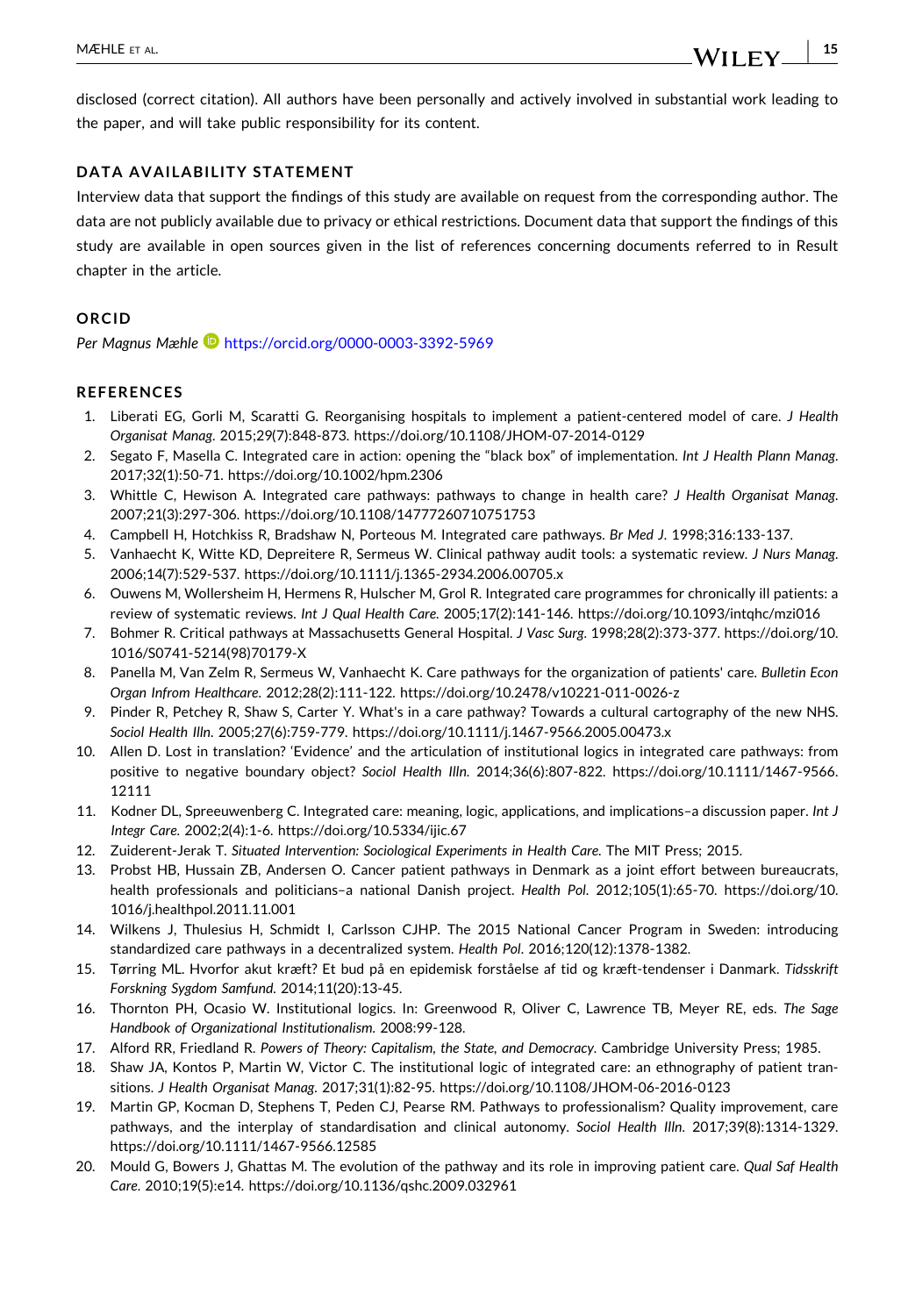#### <span id="page-15-0"></span>**16** - MÆHLE ET AL.

- 21. Pless S, Van Hootegem G, Dessers E. Making care organizations great again? A comparison of care pathways, lean thinking, relational coordination, and modern sociotechnical design. *Int J Care Coord*. 2017;20(3):64‐75. [https://doi.](https://doi.org/10.1177/2053434517725529) [org/10.1177/2053434517725529](https://doi.org/10.1177/2053434517725529)
- 22. Dennis LK, Cor S. Integrated care: meaning, logic, applications, and implications–a discussion paper. *Int J Integr Care*. 2002;2(4). <https://doi.org/10.5334/ijic.67>
- 23. Schrijvers G, van Hoorn A, Huiskes N. The care pathway: concepts and theories: an introduction. *Int J Integr Care*. 2012;12(I):1‐7.
- 24. Allen D. From boundary concept to boundary object: the practice and politics of care pathway development. *Soc Sci Med*. 2009;69(3):354‐361. <https://doi.org/10.1016/j.socscimed.2009.05.002>
- 25. Pearson SD, Goulart‐Fisher D, Lee TH. Critical pathways as a strategy for improving care: problems and potential. *Ann Intern Med*. 1995;123(12):941. [https://doi.org/10.7326/0003](https://doi.org/10.7326/0003-4819-123-12-199512150-00008)‐4819‐123‐12‐199512150‐00008
- 26. Reay T, Hinings CR. Managing the rivalry of competing institutional logics. *Organ Stud*. 2009;30(6):629‐652.
- 27. Scott WR, Ruef M, Mendel PJ, Caronna CA. *Institutional Change and Healthcare Organizations: From Professional Dominance to Managed Care*. University of Chicago Press; 2000.
- 28. Kitchener M. Mobilizing the logic of managerialism in professional fields: the case of academic health centre mergers. *Organ Stud*. 2002;23(3):391‐420. <https://doi.org/10.1177/0170840602233004>
- 29. Dunn MB, Jones C. Institutional logics and institutional pluralism: the contestation of care and science logics in medical education, 1967–2005. *Adm Sci Q*. 2010;55(1):114‐149. <https://doi.org/10.2189/asqu.2010.55.1.114>
- 30. Macfarlane F, Barton‐Sweeney C, Woodard F, Greenhalgh T. Achieving and sustaining profound institutional change in healthcare: case study using neo‐institutional theory. *Soc Sci Med*. 2013;80:10‐18. [https://doi.org/10.1016/j.](https://doi.org/10.1016/j.socscimed.2013.01.005) [socscimed.2013.01.005](https://doi.org/10.1016/j.socscimed.2013.01.005)
- 31. Besharov ML, Smith WK. Multiple institutional logics in organizations: explaining their varied nature and implications. *Acad Manag Rev*. 2014;39(3):364‐381.
- 32. Smets M, Morris T, Greenwood R. From practice to field: a multilevel model of practice‐driven institutional change. *Acad Manag J*. 2012;55(4):877‐904.
- 33. DiMaggio PJ, Powell WW. The iron cage revisited–institutional isomorphism and collective rationality in organizational fields (Reprinted from the American Sociological Association vol 48, pg 147–160, 1983). *Adv Strategic Manag*. 2000;17:143‐166.
- 34. Dobbin F, Simmons B, Garrett G. The global diffusion of public policies: social construction, coercion, competition, or learning? *Annu Rev Sociol*. 2007;33(1):449‐472. <https://doi.org/10.1146/annurev.soc.33.090106.142507>
- 35. Boxenbaum E, Battilana J. Importation as innovation: transposing managerial practices across fields. *Strat Organ*. 2005;3(4):355‐383.
- 36. Mur‐Veeman I, Van Raak A, Paulus A. Comparing integrated care policy in Europe: does policy matter? *Health Pol*. 2008;85(2):172‐183.
- 37. Obinger H, Schmitt C, Starke P. Policy diffusion and policy transfer in comparative welfare state research. *Soc Policy Adm*. 2013;47(1):111‐129.
- 38. Mahoney J. Path dependence in historical sociology. *Theor Soc*. 2000;29(4):507‐548.
- 39. Goerz G, Levy JS. Causal explanation, necessary conditions, and case studies. In: Goerz G, Levy JS, eds. *Explaining War and Peace: Case Studies and Necessary Conditions Counterfactuals*. Routledge; 2007:9‐45.
- 40. Tuohy CH. Accidental Logics: The Dynamics of Change in the Health Care Arena in the United States, Britain, and Canada. Oxford University Press; 1999.
- 41. Breton M, Lamothe L, Denis J‐L. How healthcare organisations can act as institutional entrepreneurs in a context of change. *J Health Organisat Manag*. 2014;28(1):77‐95. [https://doi.org/10.1108/JHOM](https://doi.org/10.1108/JHOM-07-2011-0072)‐07‐2011‐0072
- 42. Exworthy M, Powell M. Big windows and little windows: implementation in the 'congested state'. *Publ Adm*. 2004;82(2):263‐281.
- 43. Hilgartner S, Bosk CL. The rise and fall of social‐problems–a public arenas model. *Am J Sociol*. 1988;94(1):53‐78. <https://doi.org/10.1086/228951>
- 44. Beckert J. Agency, entrepreneurs, and institutional change. The role of strategic choice and institutionalized practices in organizations. *Organ Stud*. 1999;20(5):777‐799.
- 45. Rao H, Giorgi S. Code breaking: how entrepreneurs exploit cultural logics to generate institutional change. *Res Organ Behav*. 2006;27:269‐304. [https://doi.org/10.1016/s0191](https://doi.org/10.1016/s0191-3085%2806%2927007-2)‐3085(06)27007‐2
- 46. Battilana J, Leca B, Boxenbaum E. 2 How actors change institutions: towards a theory of institutional entrepreneurship. *Acad Manag Ann*. 2009;3(1):65‐107. <https://doi.org/10.1080/19416520903053598>
- 47. Castel P, Friedberg E. Institutional change as an interactive process: the case of the modernization of the French cancer centers. *Organ Sci*. 2010;21(2):311‐330. <https://doi.org/10.1287/orsc.1090.0442>
- 48. Lockett A, Currie G, Waring J, Finn R, Martin G. The role of institutional entrepreneurs in reforming healthcare. *Soc Sci Med*. 2012;74(3):356‐363. <https://doi.org/10.1016/j.socscimed.2011.02.031>